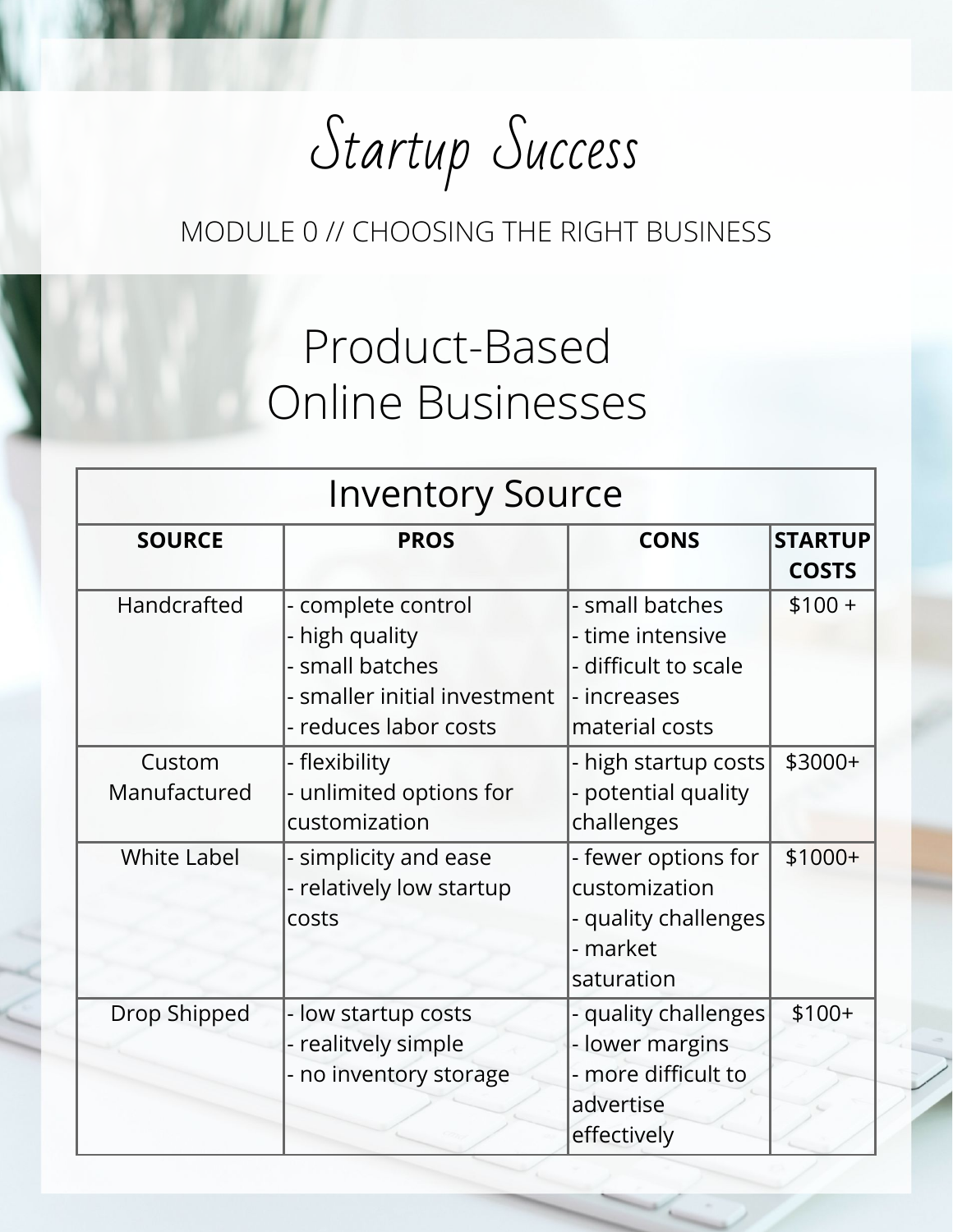Startup Success

#### MODULE 0 // CHOOSING THE RIGHT BUSINESS

|                          | <b>Inventory Source</b>                                                                                |                                                                                                                                         |                                |  |  |  |
|--------------------------|--------------------------------------------------------------------------------------------------------|-----------------------------------------------------------------------------------------------------------------------------------------|--------------------------------|--|--|--|
| (continued)              |                                                                                                        |                                                                                                                                         |                                |  |  |  |
| <b>SOURCE</b>            | <b>PROS</b>                                                                                            | <b>CONS</b>                                                                                                                             | <b>STARTUP</b><br><b>COSTS</b> |  |  |  |
| <b>Established Brand</b> | - high quality<br>- no innovation necessary<br>- proven products                                       | - high startup costs<br>- challenging to<br>break into                                                                                  | $$5000+$                       |  |  |  |
| Affiliate                | - extremely easy to get<br>started with<br>- extremely easy to do<br>- no expenses or startup<br>costs | - most products<br>have low margins<br>- more challenging<br>to sell 3rd party<br>products<br>- requires more<br>trust from<br>audience | \$0                            |  |  |  |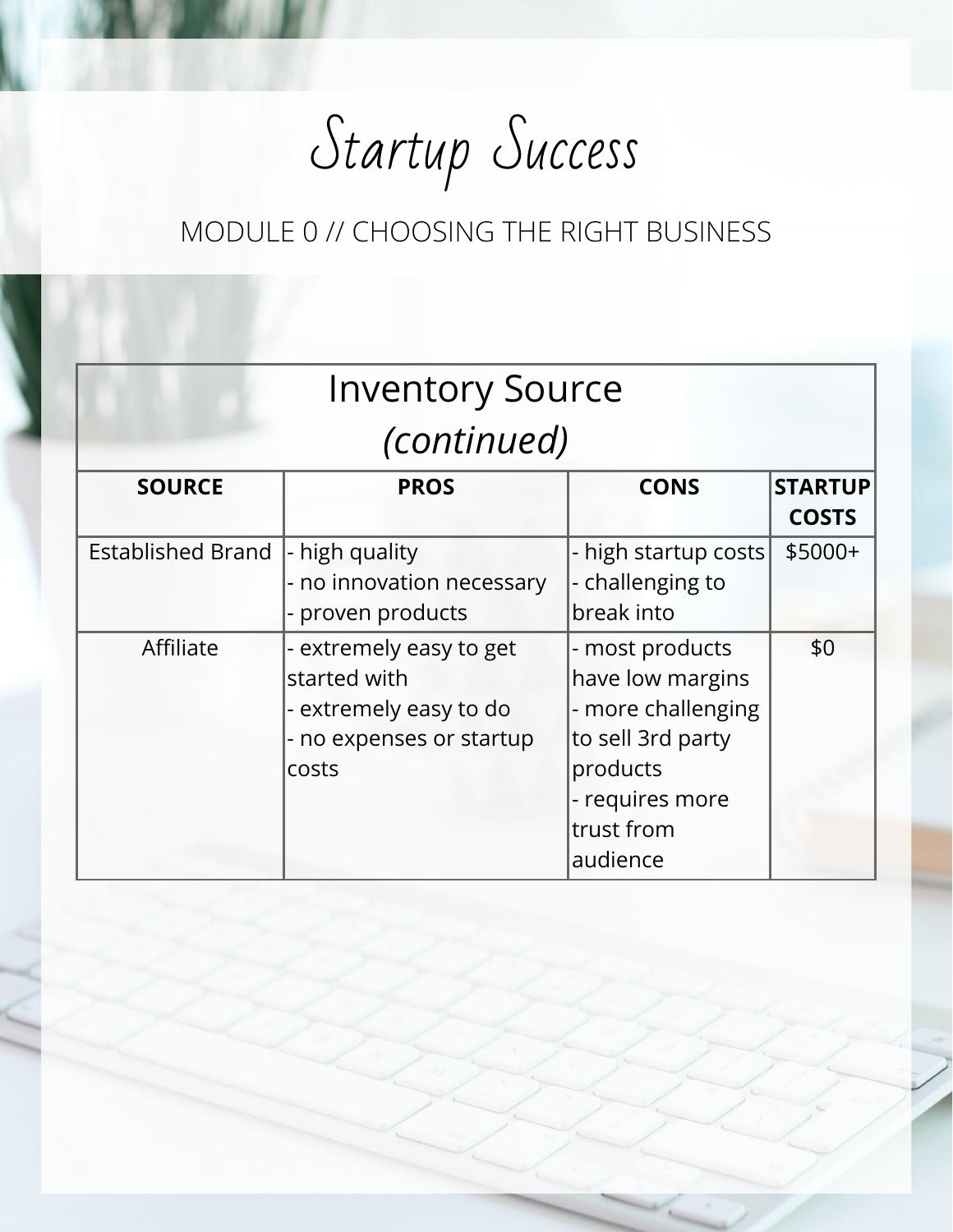Startup Success

#### MODULE 0 // CHOOSING THE RIGHT BUSINESS

| <b>Distribution Model</b> |                                                                                                               |                                                                                                               |             |  |  |
|---------------------------|---------------------------------------------------------------------------------------------------------------|---------------------------------------------------------------------------------------------------------------|-------------|--|--|
| <b>MODEL</b>              | <b>PROS</b>                                                                                                   | <b>CONS</b>                                                                                                   | <b>COST</b> |  |  |
| Your own website          | - complete control<br>- low costs<br>- no direct competition                                                  | - challenging to<br>attract new<br>customers<br>- tech issues<br>- all distribution is<br>your responsibility | $$100+$     |  |  |
| Etsy                      | - many potential<br>customers<br>- easy to set up<br>- low cost<br>- no tech issues                           | - LOTS of<br>competition<br>- all distribution is<br>your responsibility<br>- not much<br>flexibility         | $$100+$     |  |  |
| <b>Amazon FBA</b>         | - takes care of customer<br>support<br>- takes care of distribution<br>- complete package<br>- no tech issues | - higher costs<br>(~30% gross sales)<br>- reduced flexibility                                                 | $$1500+$    |  |  |